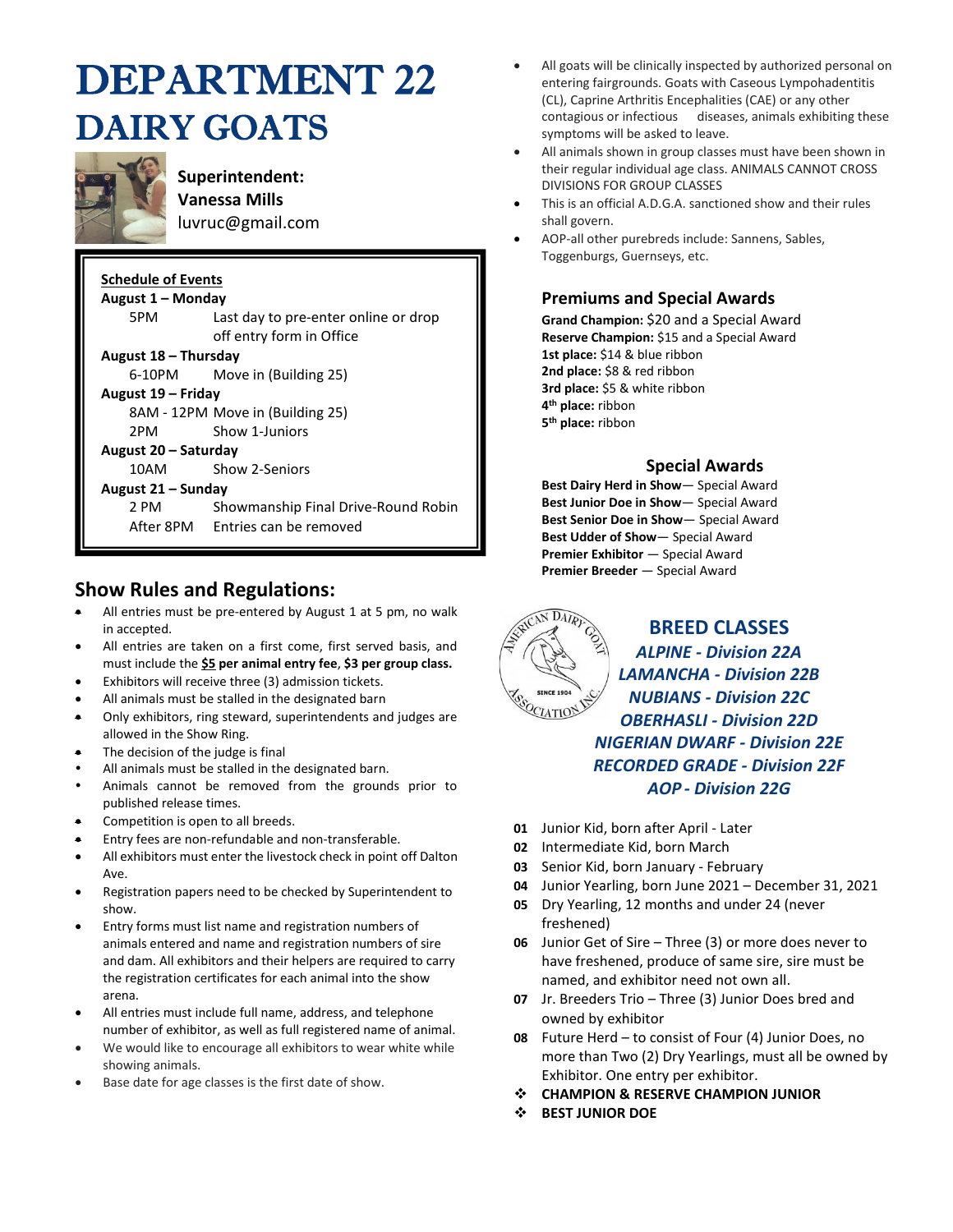- **09** Yearling Milkers
- **10** Two years and under three
- **11** Three years and under four
- **12** Four years and under five
- **13** Five years and under seven
- **14** Seven years and over
- ❖ **CHAMPION & RESERVE CHAMPION SENIOR**
- **15** Champion Challenge Permanent champions plus
- ❖ **Best Udder of Breed**
- **16** Get of Sire to consist of Three (3) Does in milk, one Sire. The exhibitor need not own all. Sire must be named, each exhibitor limited to one entry sired by the same Buck.
- **17** Produce of Dam to consist of Two (2) or more Does any age, One (1) to be in milk, produce of the same Doe, Dam must be named, exhibitor need not own all.
- **18** Dam and daughter One (1) or more, exhibitor's choice, Dam must be named.
- **19** Three generation females (or more, exhibitor's choice) – to consist of Three (3) Does any age.
- **20** Senior Breeders Trio Three (3) Does in milk, bred and owned by exhibitor. One (1) entry per exhibitor only.
- **21** Dairy Herd to consist of Four (4) Does in milk owned by the exhibitor. One (1) entry per exhibitor only.
- **22** Exhibitor's Herd to consist of Two (2) Senior Does and Two 2 Junior Does, all owned by exhibitor. One (1) entry per exhibitor only.

### **SHOWMANSHIP**

*Division 22H*

*The top showman of each department will represent their species in the final drive-round robin championship.*

**23** Showmanship under 18

**24** Showmanship 18 & Over



Keep an eye out for the **EGGciting entertainment of Cooper Hennings and the Wagon of Whimsey!** 



**Top livestock showmen will have the opportunity to show all species, and one will be awarded a buckle as the ultimate grand champion showman!**

# **ROUND ROBIN ADULT & YOUTH**

Enter your appropriate showmanship class for a chance to compete for **Round Robin the first Sunday of the Fair!**